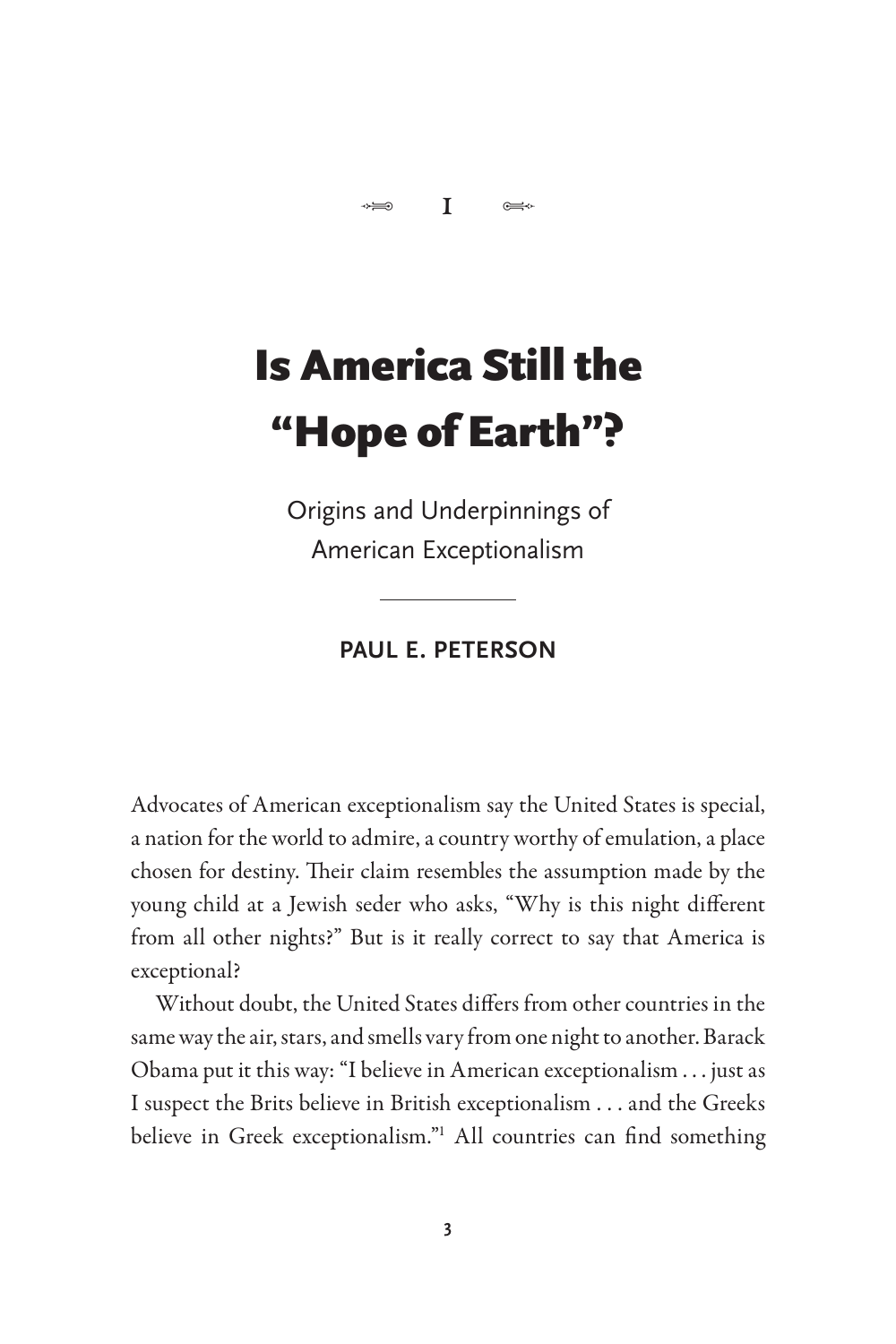to brag about. Vladimir Putin thinks it is pernicious to say anything beyond that. He warns, "It is extremely dangerous to encourage people to think of themselves as exceptional." He is quick to agree that "there are big countries, and small countries, rich and poor, those with long democratic traditions, and those still finding their way to democracy." But, he says, "we must not forget that God created us equal."2

Abraham Lincoln thought otherwise. Like the innocent child at a seder, he had no reservations about American exceptionalism. The Declaration of Independence, he said, "gave liberty, not alone to the people of this country, but hope to the world for all future time."<sup>3</sup> If the American democracy collapsed, the negative impacts for democracy would be global. If the Union split into two nations, European monarchs would rejoice at the division. When searching for meaning in the midst of the tragedy of the Civil War, he invariably returned to his belief that the United States "shall nobly save or meanly lose the last best hope of earth."<sup>4</sup> The president was not certain whether the great American experiment would survive. For him it remained a question whether "a new nation conceived in liberty . . . can long endure."5

# **Tocqueville's Theory**

Lincoln's thinking about American exceptionalism was likely shaped by Alexis de Tocqueville.<sup>6</sup> The French aristocrat, writing in the post-Napoleonic period, expected democracies to transform themselves into dictatorships. People continuously ask their governments to make improvements, he said. To meet expectations, leaders centralize power so they can implement reform on a national scale. Local institutions crumble, and the people's capacity for self- government erodes. Centralization breeds tyranny.7

Tocqueville sailed to the United States during the 1830s to see whether his new nation refuted this theory. He traveled broadly and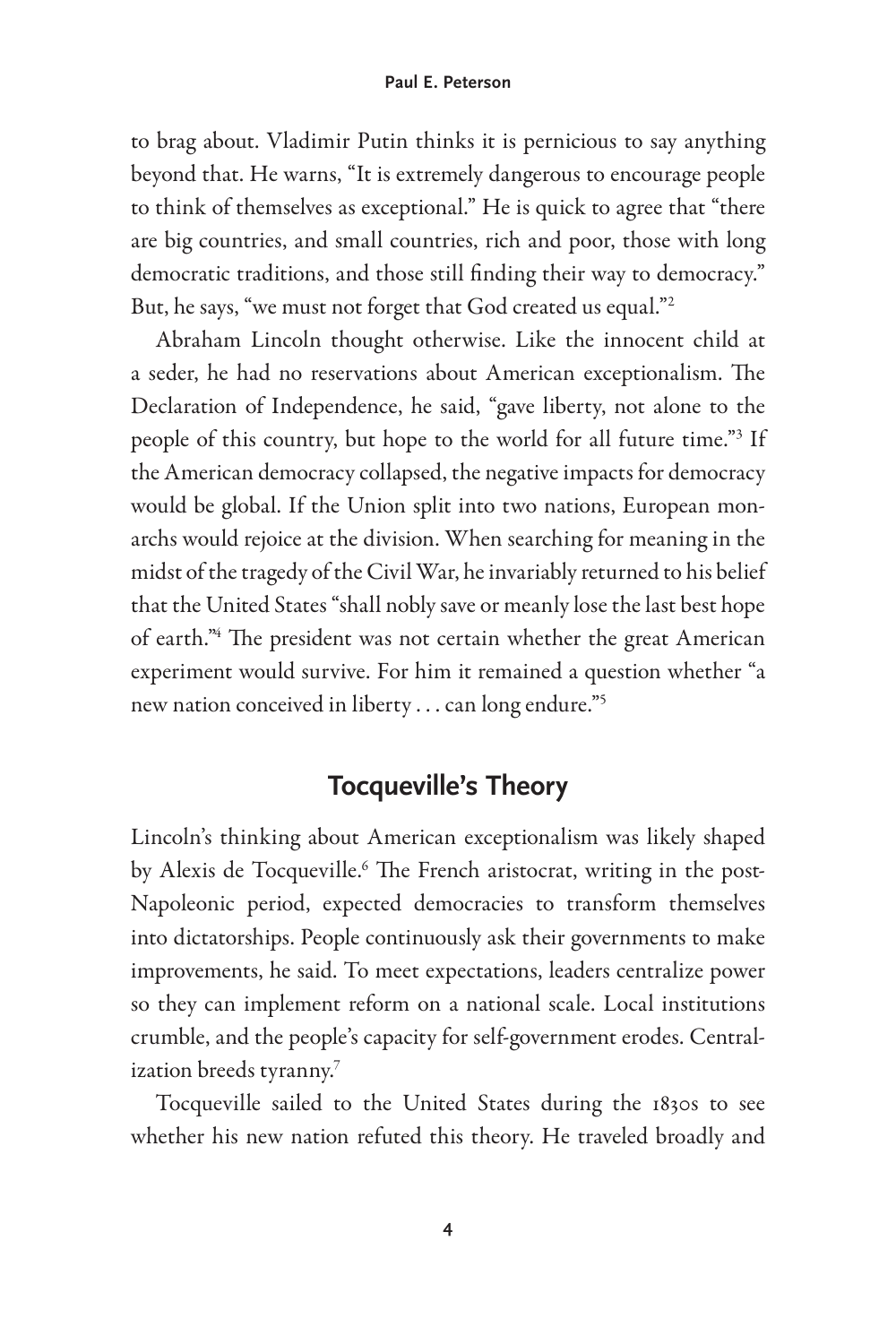#### **Is America Still the "Hope of Earth"?**

inquired widely into every facet of American life, then blended his observations together into a powerful explanation of the country's exceptional capacity for sustaining democracy. Here is what he concluded:

The situation of the Americans is entirely exceptional, and it may be believed that no democratic people will ever be put in the same situation. Their entirely Puritan origin, their uniquely commercial habits, even the country that they inhabit . . . had to concentrate the American mind in a singular way in the concern for purely material things. The passions, needs, education, circumstances, everything seems in fact to combine to bend the inhabitant of the United States toward the earth. Religion alone makes him, from time to time, turn a fleeting and distracted gaze toward heaven. So let us stop seeing all democratic nations with the face of the American people, and let us try finally to consider them with their own features.<sup>8</sup>

The strong state and local governments of the "country they inhabit" encouraged a practical focus on solving problems at the community level. "Their exclusively commercial habits" closed their minds to grand political schemes to reform and transform society. "Their strictly Puritanical origin" focused their attention on self-reliance, hard work, and enough learning to allow them to read the Bible. "Passions" and "wants" drew the citizen of the United States "earthward," toward simple, homegrown solutions rather than pie-in-the-sky schemes for societal salvation being peddled in Europe.

What is exceptional about the United States, then, is its capacity to preserve liberty within a democracy. When the colonies separated from Great Britain, Congress issued a Declaration of Independence that asserted the "unalienable right" to "life, liberty and the pursuit of happiness." Legitimate governments "secure these rights" and "derive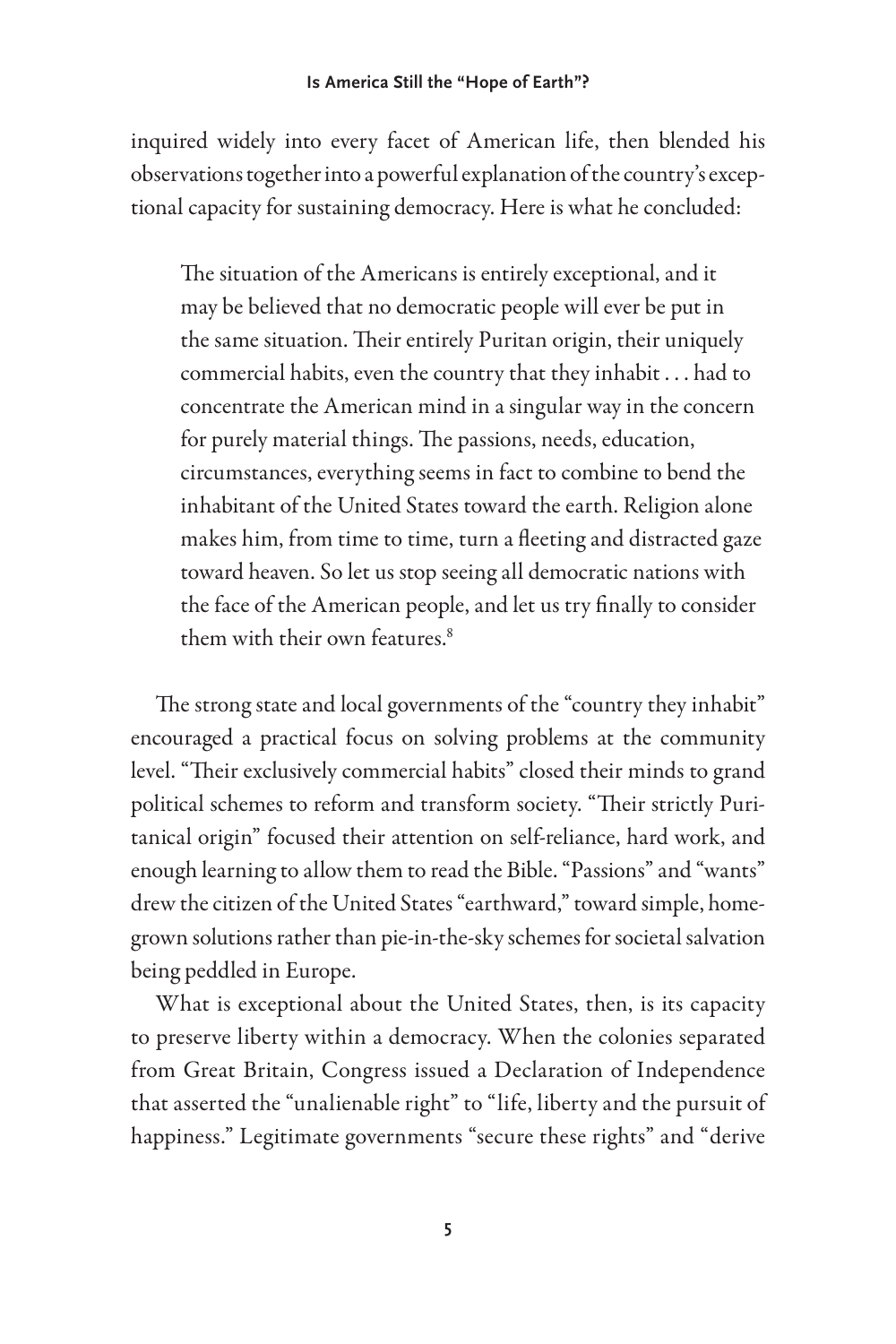their just powers from the consent of the governed." The citizen, not the collectivity, was placed at the center of the political system. Liberty was given priority over social guarantees. Opportunity was available to all if only they would do the hard work and develop the entrepreneurial skill to acquire it. Howard University scholar Ralph Bunche put it well:

Every man in the street, white, black, red or yellow, knows that this is "the land of the free," the "land of opportunity," the "cradle of liberty," the "home of democracy," that the American flag symbolizes the "equality of all men" and guarantees to us all "the protection of life, liberty and property," freedom of speech, freedom of religion and racial tolerance.<sup>9</sup>

But what sustains this creed? How did the United States escape liberty- depriving centralization? Why did the country defy Tocqueville's law? Will it continue to do so throughout the twentyfirst century?

# **Explaining the Exception**

Picking up Tocqueville's baton, scholars have identified seven factors that have contributed to the exceptional success of American democracy: (1) absence of feudal institutions; (2) early, widespread political participation; (3) federalism and divided government; (4) rapid economic growth;  $\zeta$  the frontier;  $\zeta$  widespread education; and  $\zeta$  continuous immigration.

# Absence of feudal institutions

First and foremost, the United States was a new nation that had no feudal heritage.10 When American patriots dethroned George III, the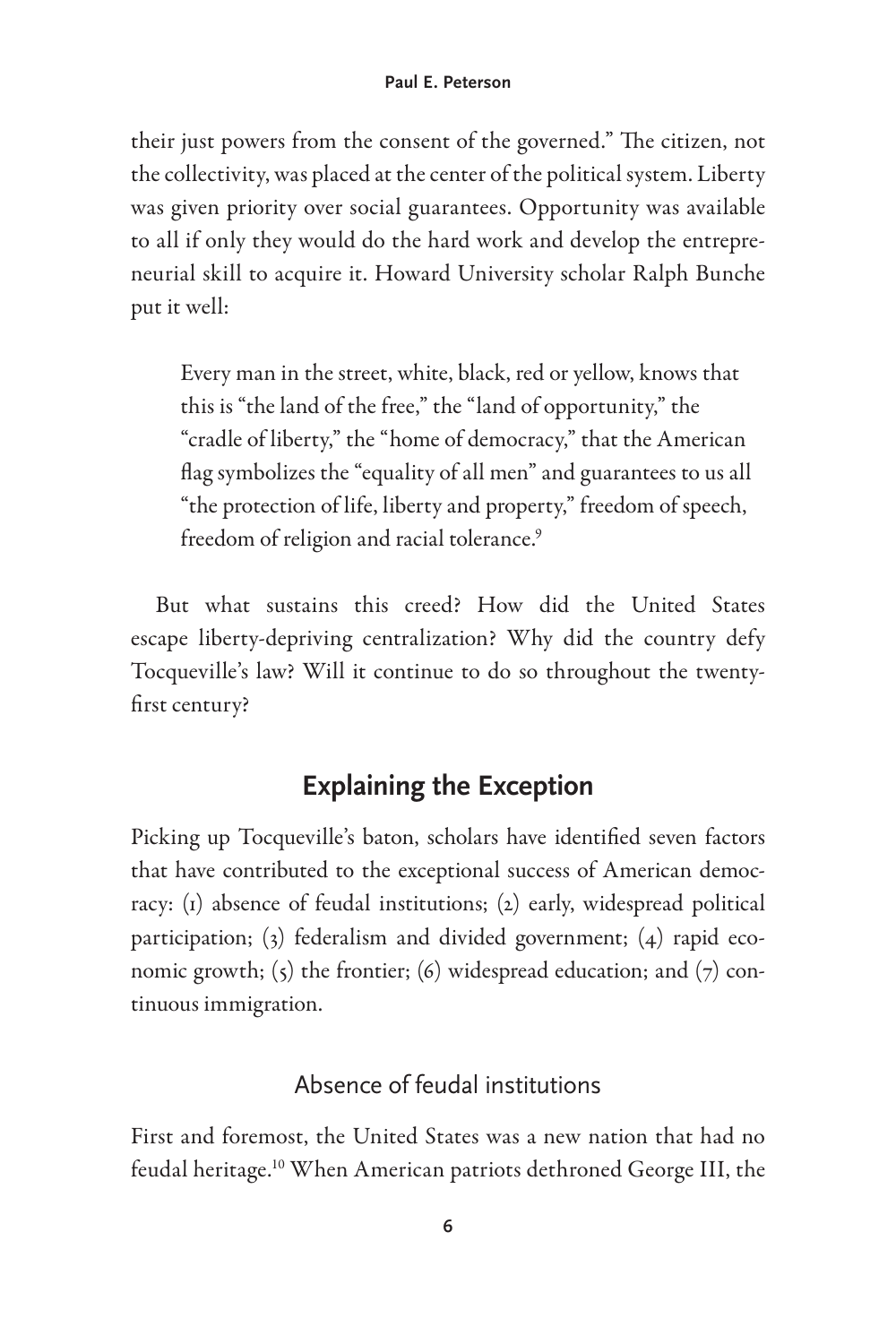#### **Is America Still the "Hope of Earth"?**

colonial aristocracy was run out of town on a rail. Nor did the United States have a national church. No Westminster Abbey has ever stood next to the nation's capital. The religious groups dominant in a number of colonies—Anglicans in Virginia, Puritans in New England, Quakers in Pennsylvania—lost their special status within a decade or two after the Revolution. None of them had a chance of becoming the religion of the new nation. American clergy could not pander for subsidies from the government. They had to persuade their parishioners to give generously.

## Early, widespread political participation

Without noblemen and clergy fighting to protect their privileges, colonial barriers to widespread citizen participation disappeared quickly, a second factor that contributed to this exceptional experiment in democracy. By 1820 white male suffrage was universal in nearly all states. Shortly thereafter, Andrew Jackson rallied frontiersmen, swept the Virginia dynasty from power, and instituted a "spoils system" that allocated government jobs to party loyalists. In ensuing years political machines mobilized the electorate so effectively that the turnout rate in presidential elections among eligible voters ran higher in 1844 and 1848 than it has in the twenty-first century (figure 1).

Machine politicians, though ready to take advantage of the opportunities available to them, never challenged the political order. Because they were well entrenched, socialist political parties and radical trade unions, such as the Industrial Workers of the World ("Wobblies"), could make few inroads. The politically engaged focused on the spoils of office rather than on Marxist schemes to nationalize the means of production. Socialist Eugene Debs managed to capture 6 percent of the presidential vote in 1912, but that turned out to be the party's high-water mark in the United States.<sup>11</sup> As Tocqueville expected, the American working class remained pragmatic, their eyes focused "earthward."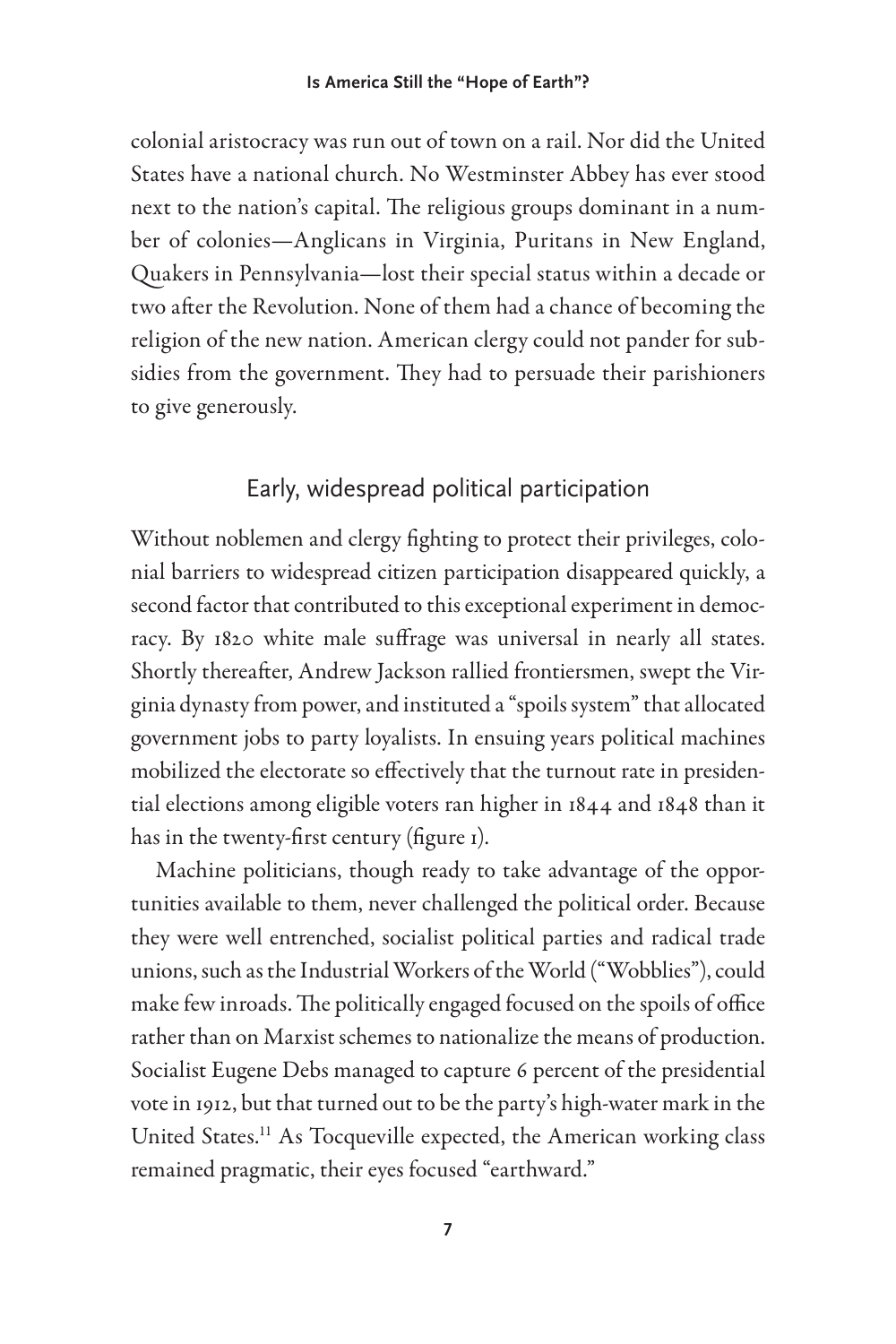

### **Paul E. Peterson**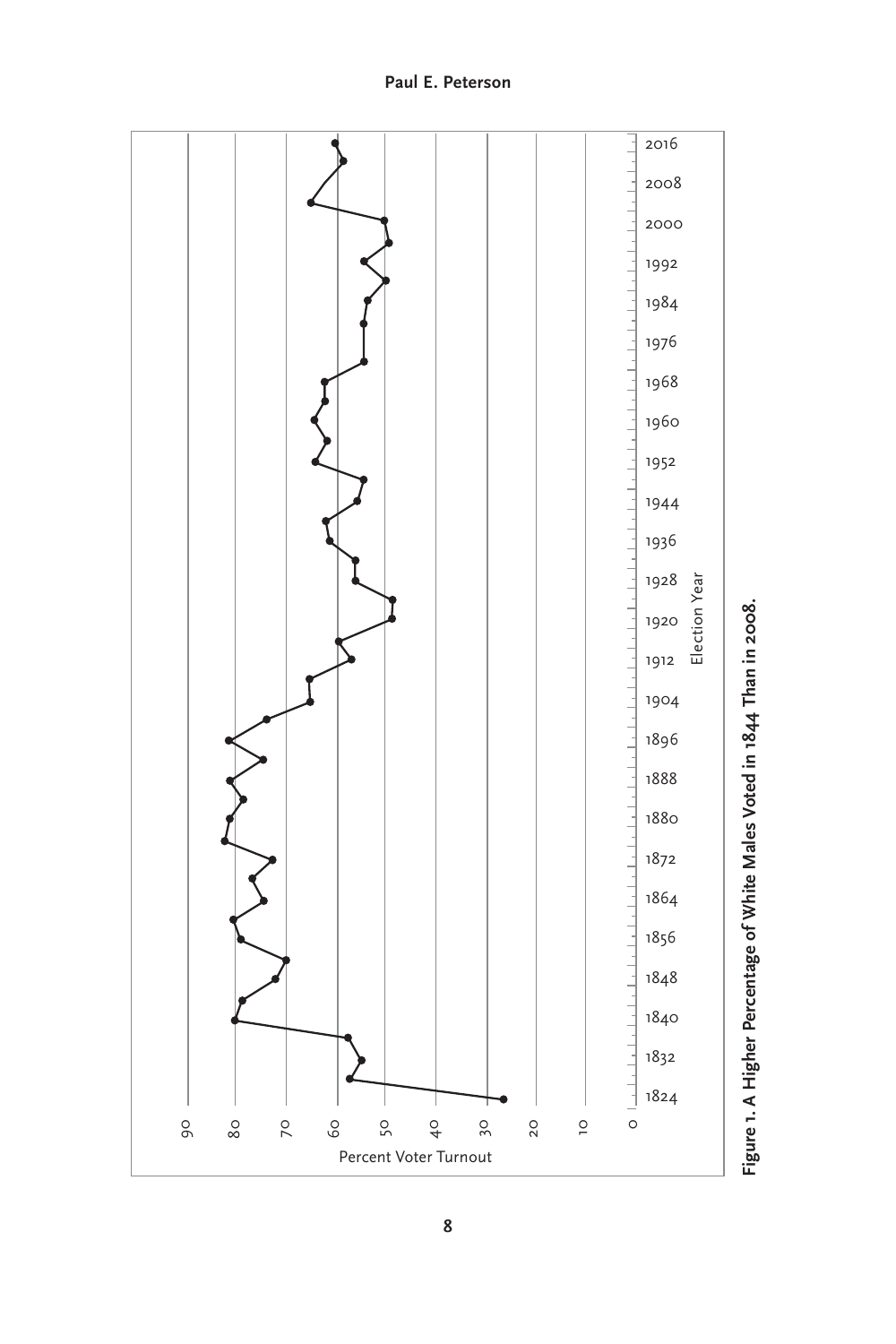## Federalism and divided government

Politics remained local because the Constitution divided power between the state and national governments. In Tocqueville's day, the federal role was limited to setting tariffs, selling land, and running a post office. All other services—police, fire, sanitation, schools, and so forth—were provided by state and local governments. Even today, over a third of all domestic governmental expenditure is paid for out of taxes raised by state and local governments. The federal government pays for national defense, Social Security, Medicare, and other welfare services, but most of the rest remains a state and local responsibility. As much as we have centralized power in the United States, the lower tiers remain vital components of our governmental system.

The sharing of power between Congress and the executive, and the further division of power between House and Senate, slows down the rate of policy change and moderates the policies that are designed. At a time when many European countries were creating their welfare states by providing old-age pensions, long-term unemployment benefits, health care for all, and a tuition- free college education, divided power within the United States stalled the process of change and forced the adoption of more limited interventions. Not until the Great Depression of the 1930s did the New Deal begin to create the alphabet soup of agencies that formed the welfare state, and the programs then established did not come to full fruition until Medicare and Medicaid were signed into law by the Lyndon Johnson administration and the Affordable Care Act was enacted during the Barack Obama administration. In higher education, the Europeans offered students free tuition, while the United States set up loan programs. Europeans like to report that they have free medicine, free education, and ample benefits for the unemployed. But the taxpayer pays heavily for these "free gifts." As compared to the 26 percent of the gross domestic product (GDP) paid in taxes in the United States, well over 30 percent of GDP in Germany and the United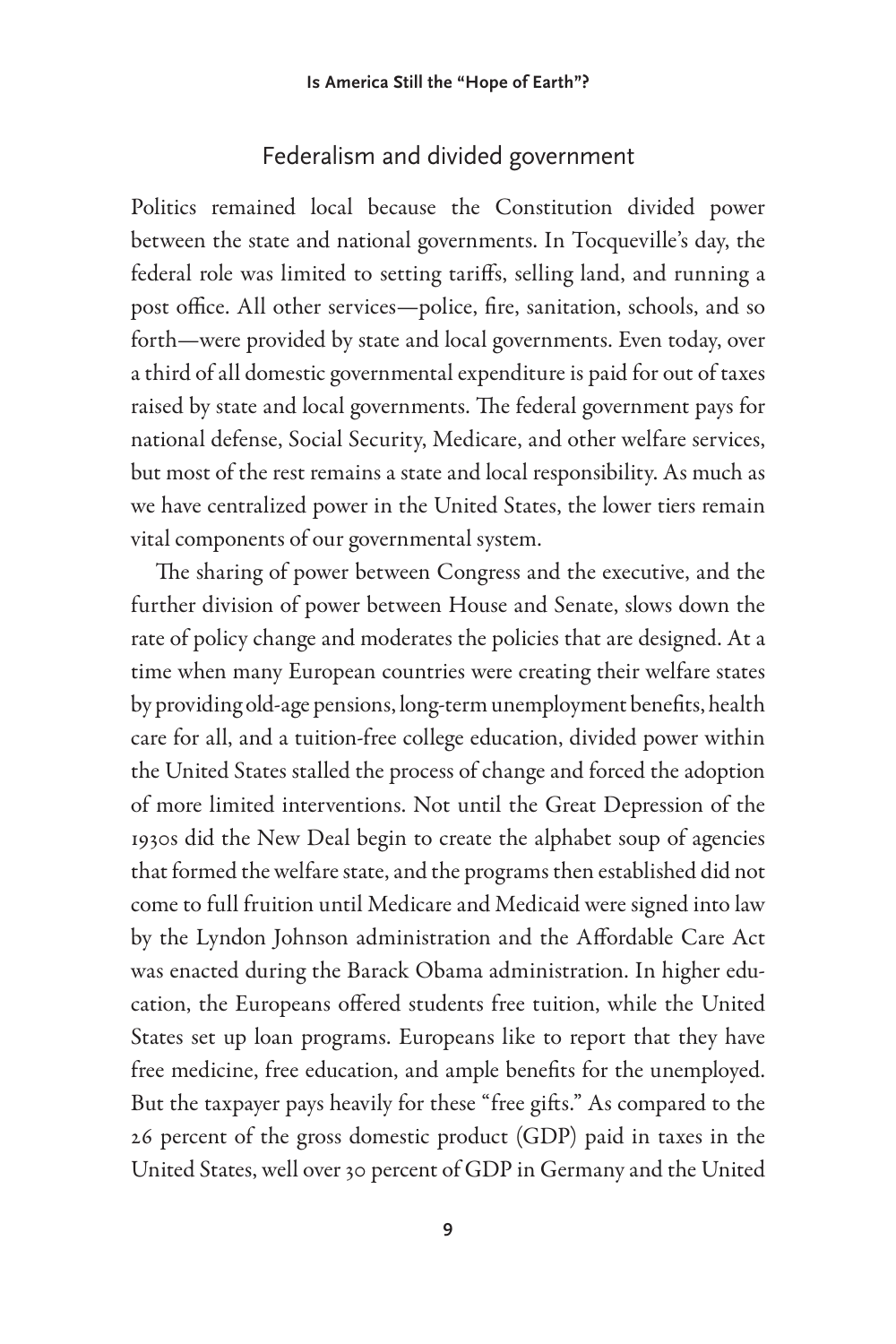Kingdom and over 40 percent of GDP in France, Italy, Denmark, and Sweden is being collected by the government.

These international differences are quite consistent with the state of public opinion on the two sides of the Atlantic. Americans expect individuals to work hard and solve economic problems on their own or with the help of their families. Europeans are more ready to turn to the government for a solution. A World Values survey found that "less than 30% of Americans believe that the poor are trapped in poverty while 60% of Europeans have this belief."12 Nearly 70 percent of Americans tell pollsters that they think they have the free choice and control over their lives to get ahead. Only about 50 percent of German and British citizens feel the same way, and the percentages are around 35 percent in France and Italy.<sup>13</sup> Should we rely on the government to reduce income inequality? A majority of Americans don't think so. Only 30 percent of Americans say yes, as compared to about 80 percent of the Spanish and approximately 60 percent of the Germans and the British.<sup>14</sup>

In 2016 respondents in several countries were asked if "lack of effort on his or her own part" is the most important reason for a person being poor. Forty-six percent of Americans said that was the case, but only 37 percent of UK respondents offered the same response. In France, that percentage fell to 23 percent, and in Italy it was just 14 percent. Americans said the tax rate on the top 1 percent of taxpayers should be 25 percent, while the British would put it at 37 percent, the French at 44 percent, and the Italians at 38 percent.<sup>15</sup> Especially interesting is the finding that "in Europe, the happiness of the poor is strongly negatively affected by inequality," while the happiness of the poor in the United States seems to be "totally unaffected by inequality."<sup>16</sup>

## Rapid economic growth

The "earthward" focus of the American public has been reinforced by a large, integrated, fast-growing, high-wage economy, the fourth factor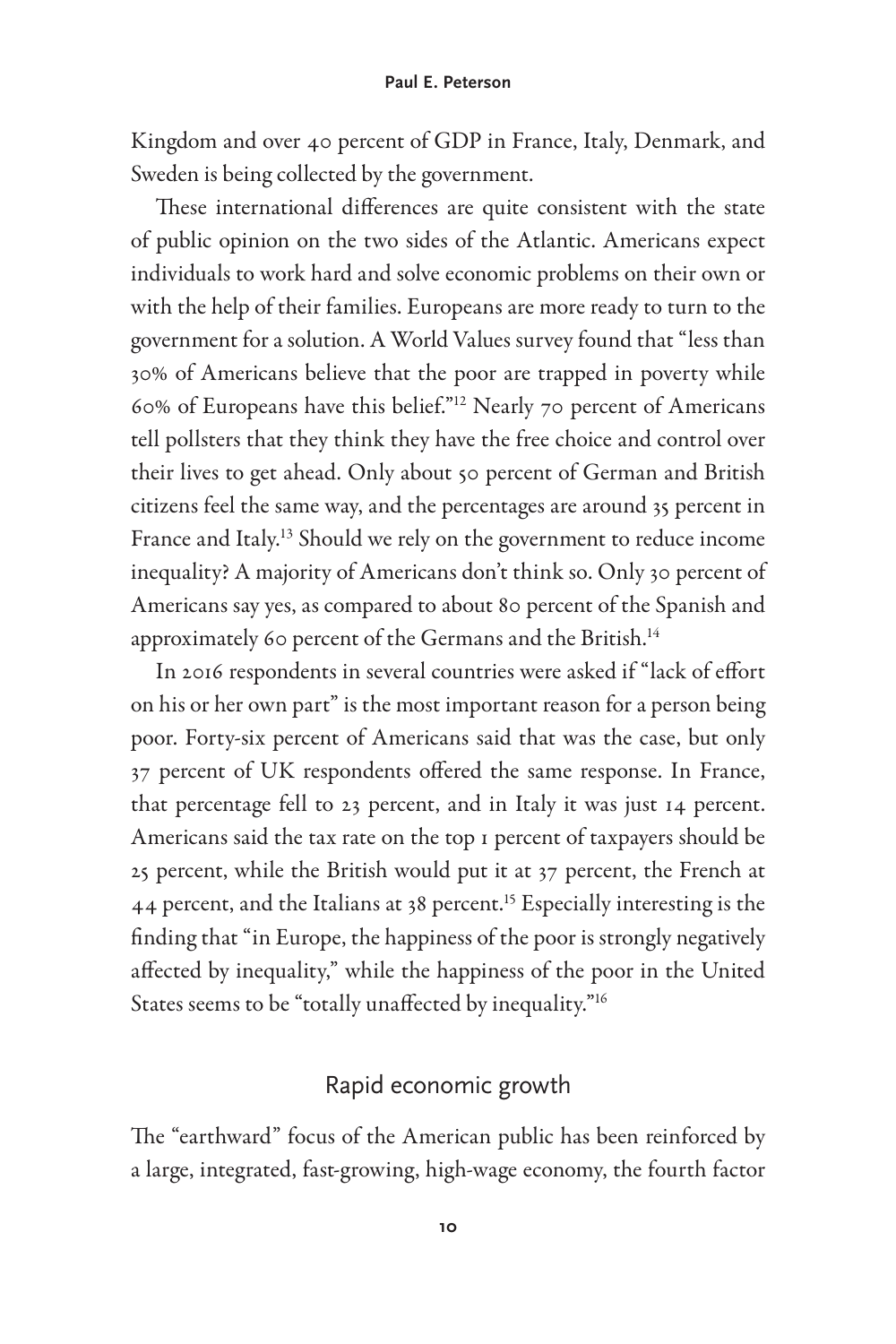that contributes to American exceptionalism. Even during the colonial period, labor was scarce and wages ran higher than in England.17 As soon as independence was secured, the new nation put into place the fundamentals that would ensure sustained economic progress. The country kept common-law property protections inherited from Britain. The US land survey ordered by Congress at Thomas Jefferson's instigation divided the country into rectangles with the exactitude needed to define precisely the property to be secured. The Constitution eliminated tariff barriers among the states. With property rights safe and the ability to sell products on a continental scale, entrepreneurs had strong incentives to innovate and expand. The US economy grew so rapidly that it surpassed Britain's by 1890 and dominated the world economy throughout the twentieth century.

# The frontier

This economic growth generated westward expansion, which had its own impact on American political culture. The frontier hypothesis presented by Henry Turner Jackson before his fellow historians at the 1893 World's Columbian Exposition in Chicago explains the connection with American exceptionalism in these terms:

This perennial rebirth, this fluidity of American life, this expansion westward with its new opportunities, its continuous touch with the simplicity of primitive society, furnish the forces dominating American character. . . .

The frontier is productive of individualism.... It produces antipathy to control, and particularly to any direct control. The tax-gatherer is viewed as a representative of oppression.<sup>18</sup>

Lincoln understood the importance of the frontier to the American experiment. He knew railroads opened the door to economic prosperity,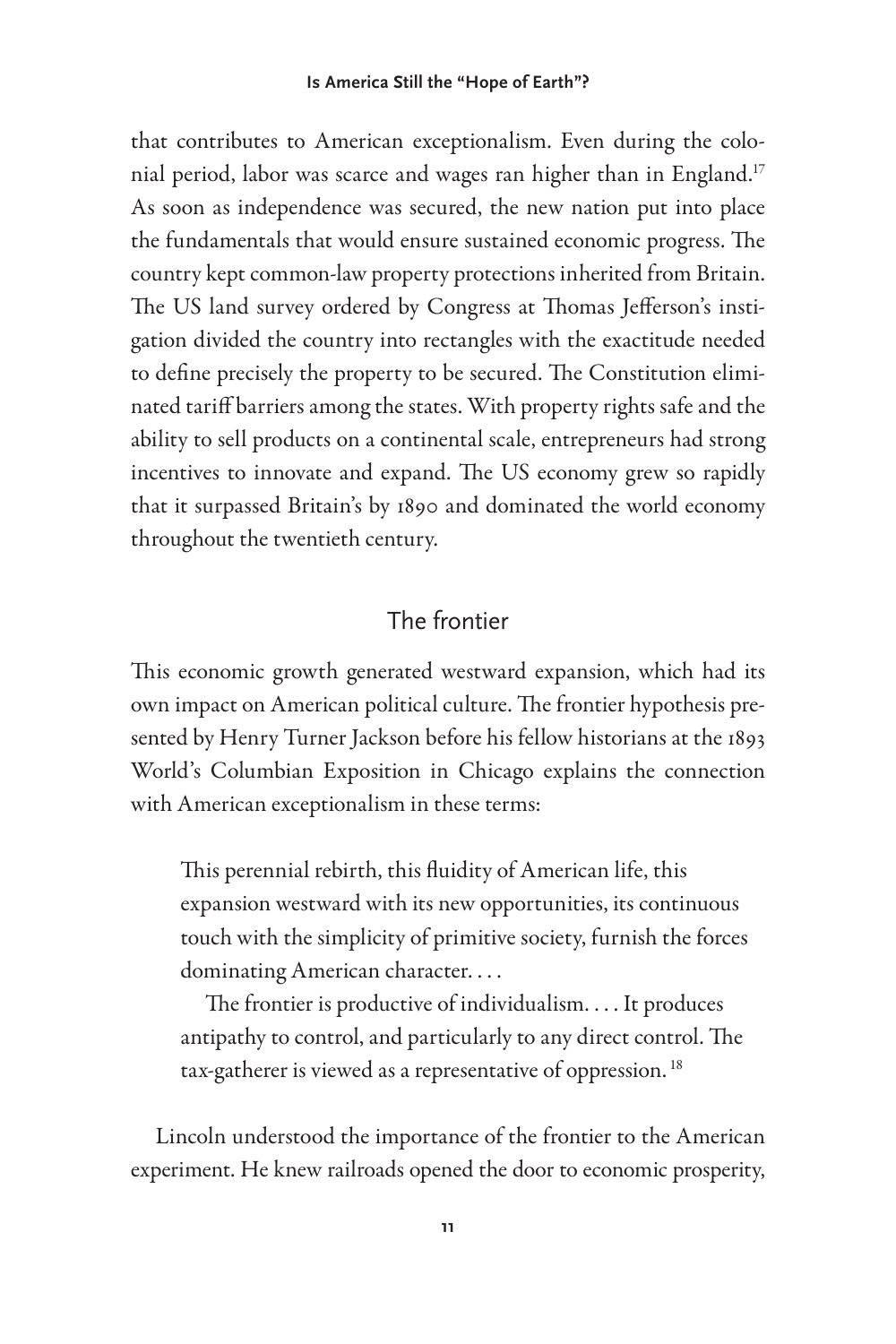#### **Paul E. Peterson**

so he, as a lawyer, ably defended them against provincial interests that tried to stop them from laying down their tracks and building their bridges. As president, he facilitated the expansion of the transcontinental railroad so that it was only four years after his assassination when the Golden Spike driven into the plains of Utah united East with West. Lincoln also signed the Homestead Act, which gave 160 acres of land to anyone who would plow the fields. Notably, the law gave away federal property only to those willing to sweat and toil to make it productive.

## Widespread education

The frontier explanation for American exceptionalism is well known. The sixth factor, local control of the nation's schools, is less well understood, though Tocqueville mentions schools briefly: "I do not think that in the most enlightened rural district of France, there is an intellectual movement, either so rapid, or on such scale, as in this wilderness."19 He attributed this not to strong governmental action but to the associations "Americans make . . . [to] found hospitals, prisons, and schools."20

The beginnings of schools in America owe much to the influence of Puritans, who believed that children must be able to read if they are to learn the biblical truths that mark the road to salvation. They built seminaries at Harvard and Yale to train ministers who could spread the gospel into the country's interior. But it was not long before schooling was valued for secular purposes as well. Small towns learned that if they did not build schools their communities would not attract newcomers.<sup>21</sup> By 1870, 78 percent of school-age children were in school, as compared to just 61 percent in England.<sup>22</sup> Control was at the local level. In 1925 there were 130,000 school districts, many of them with just one school. "These relatively small, fiscally independent school districts," economist Claudia Goldin has pointed out, "competed with one another to attract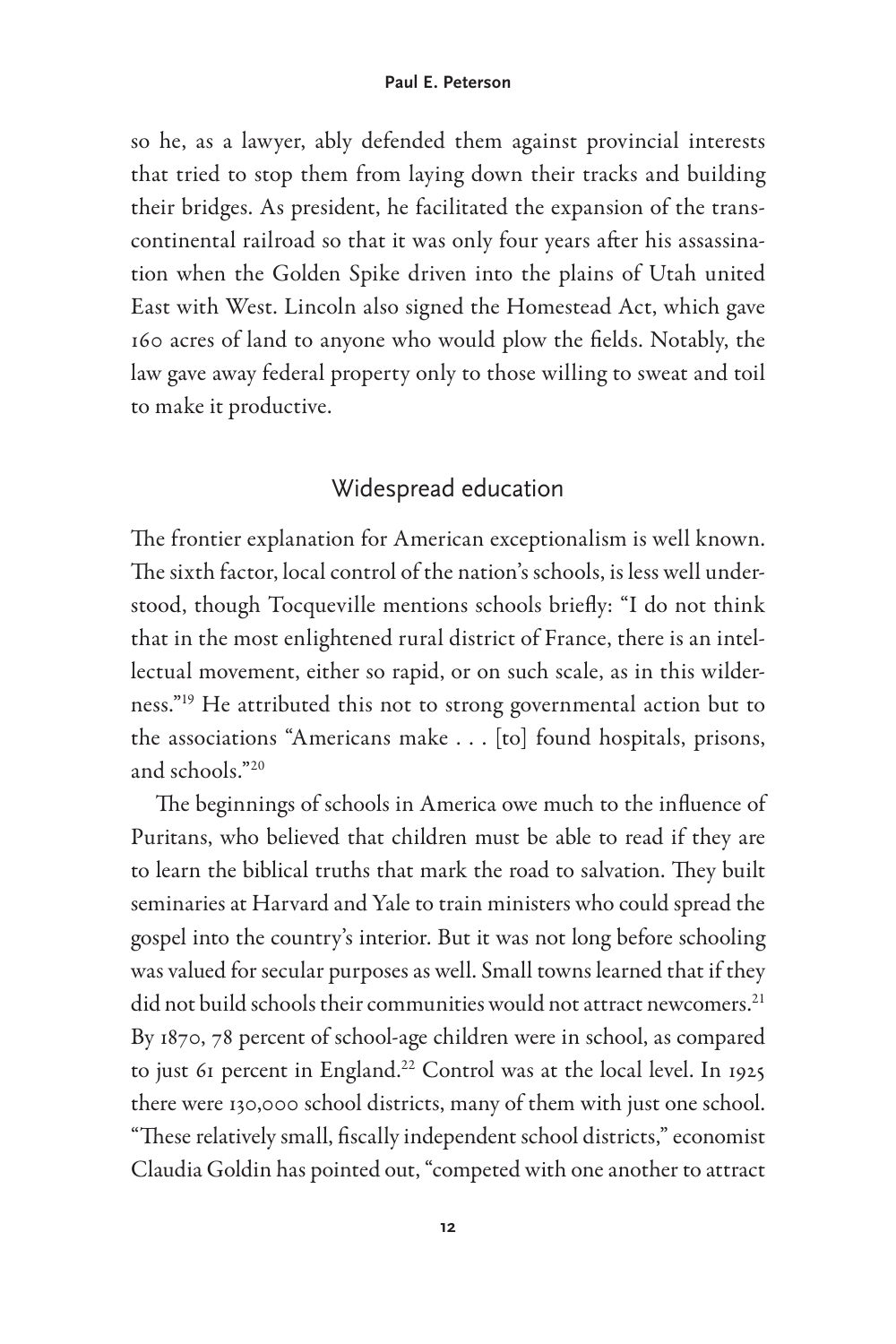residents." The towns and cities of America were educating children in ways consistent with local community values while Europeans were debating in national parliaments and assemblies whether schools should be sectarian or secular.

## Continuous immigration

Last but not least, America was open to newcomers. Most immigrants took great risks by first crossing an ocean and then traversing a wide continent until they could find the opportunities they sought. Recently, a friend told me a family story that undoubtedly has millions of repetitions, each with its own special twist. Her great-grandmother crossed the Atlantic with her five children in 1850 without her husband, who could not leave until he paid the twenty dollars to settle a last-minute claim filed on the eve of their departure. Since the family had used all its assets to pay for the passage, the mother went ahead on her own, losing her baby en route. Her husband arrived some weeks later, and a prosperous Iowa settlement was eventually established. What kind of people would take such risks? My colleagues and I summarized the research literature on this topic as follows:

The people who immigrated already were  $\dots$  unusually individualistic. They were more motivated to break free from the tradition of their communities. They were more ambitious, more willing to run risks in the hope of bettering themselves.

Given this independent spirit, immigration and the diversity it produced never were a threat to American values. On the contrary, successive waves of immigrants rejuvenated those values.... There is no reason to believe that today's immigrants are any different. They, too, have left homes and families. . . . Such people display a kind of individual initiative that can rightly be considered "American," regardless of their nationality.23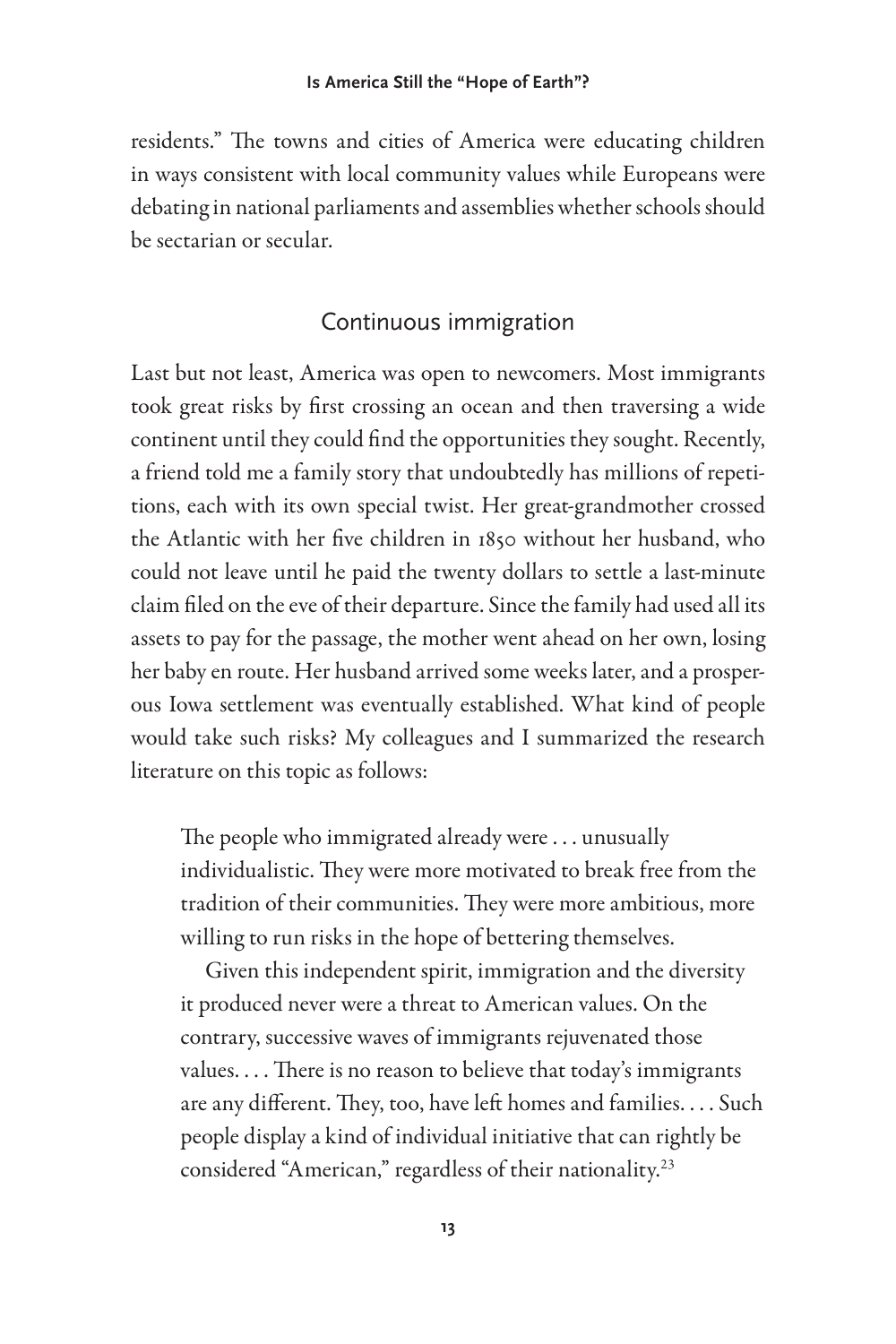#### **Paul E. Peterson**

When these risk-takers arrived in the United States, American institutions were well suited to absorbing them into the larger society. As economist Jacob Vigdor puts it,

[American] institutions—the predominance of the English language, support of basic capitalist economic principles, and the American system of Federal government—[are] quite resilient. . . . Evidence does not support the notion that [the latest] wave of migration poses a true threat to the institutions that withstood those earlier waves. Basic indicators of assimilation, from naturalization to English ability, are if anything stronger now than they were a century ago. $24$ 

In short, immigration, if legal, reinforces the culture of American exceptionalism because the institutions that sustain that culture facilitate the assimilation of the newcomer.

# **Slavery and Exceptionalism**

Slavery is the exception to the American ideals encapsulated within the concept of exceptionalism, as Tocqueville himself admitted. The Frenchman's discussion is at once painful, agonizing, enlightening, confusing, and disappointing. One can only cringe when he characterizes "Negroes" as subhuman, but one is relieved to discover he does not attribute this condition to any innate qualities but rather to the violence, persecution, and inhumanity the slaves suffered. He contrasts the energy of the farmers of the North with the lassitude of the Southern plantation. He says the slave system hurt white masters nearly as much as it harmed those they enslaved. He says freed blacks in the North were treated worse than Southern slaves. He emphasizes slavery's destructive impact on family life. Much of what he said still carries weight, but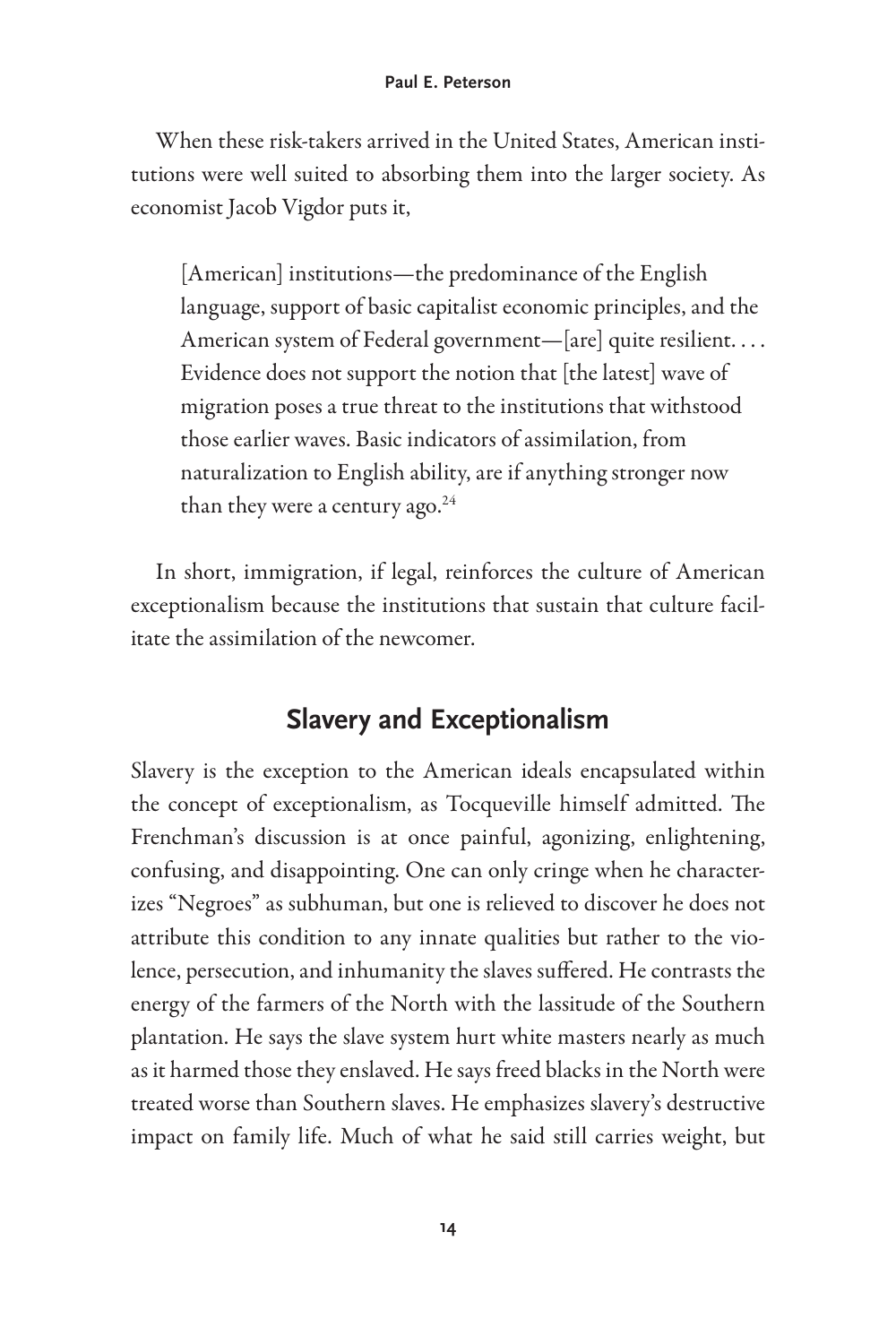unfortunately, Tocqueville cannot find a solution that fits within the American creed.

Lincoln does better by suggesting that the price of slavery was being paid by a civil war consuming "all the wealth piled by the bondsman's two hundred and fifty years of unrequited toil" and "every drop of blood drawn with the lash" was being "paid by another drawn with the sword." But even this expectation was proven wrong. Racial progress came very slowly in the century following the day swords drew their last drops of blood. Blacks remained tied to the land as sharecroppers; their children were forced to attend low-quality, segregated elementary schools; their access to public facilities was available only on a segregated basis; and their vote was denied in Democratic primaries. African- Americans found new opportunities in the North during World War I and after the passage of the Naturalization Act of 1920. But as Gunnar Myrdal described in *The American Dilemma,* a classic study of race relations on the eve of World War II, US racial practices remained in sharp contradiction to its creedal commitment to liberty and equality of opportunity.25

The civil rights movement ameliorated Myrdal's dilemma. A growing black middle class entered the professions, the public sector, and the news and entertainment industries. Ralph Bunche was recognized for his scholarly achievements with an appointment as a United Nations under secretary; Jackie Robinson emerged as a baseball hero; Marian Anderson sang at Constitutional Hall; psychologist Kenneth Clark informed the *Brown* decision; Leontyne Price brought down the Metropolitan Opera house; Edward Brooke was chosen by Massachusetts voters to be their senator; Gwen Ifill anchored public television's six o'clock news show; and, eventually, Barack Obama was elected president of the United States. But despite these and tens of thousands of other individual accomplishments, slavery's legacy has not been erased. In 2015 nearly a quarter of African- American families were living in poverty (as compared to less than 10 percent of white families).<sup>26</sup> The percentage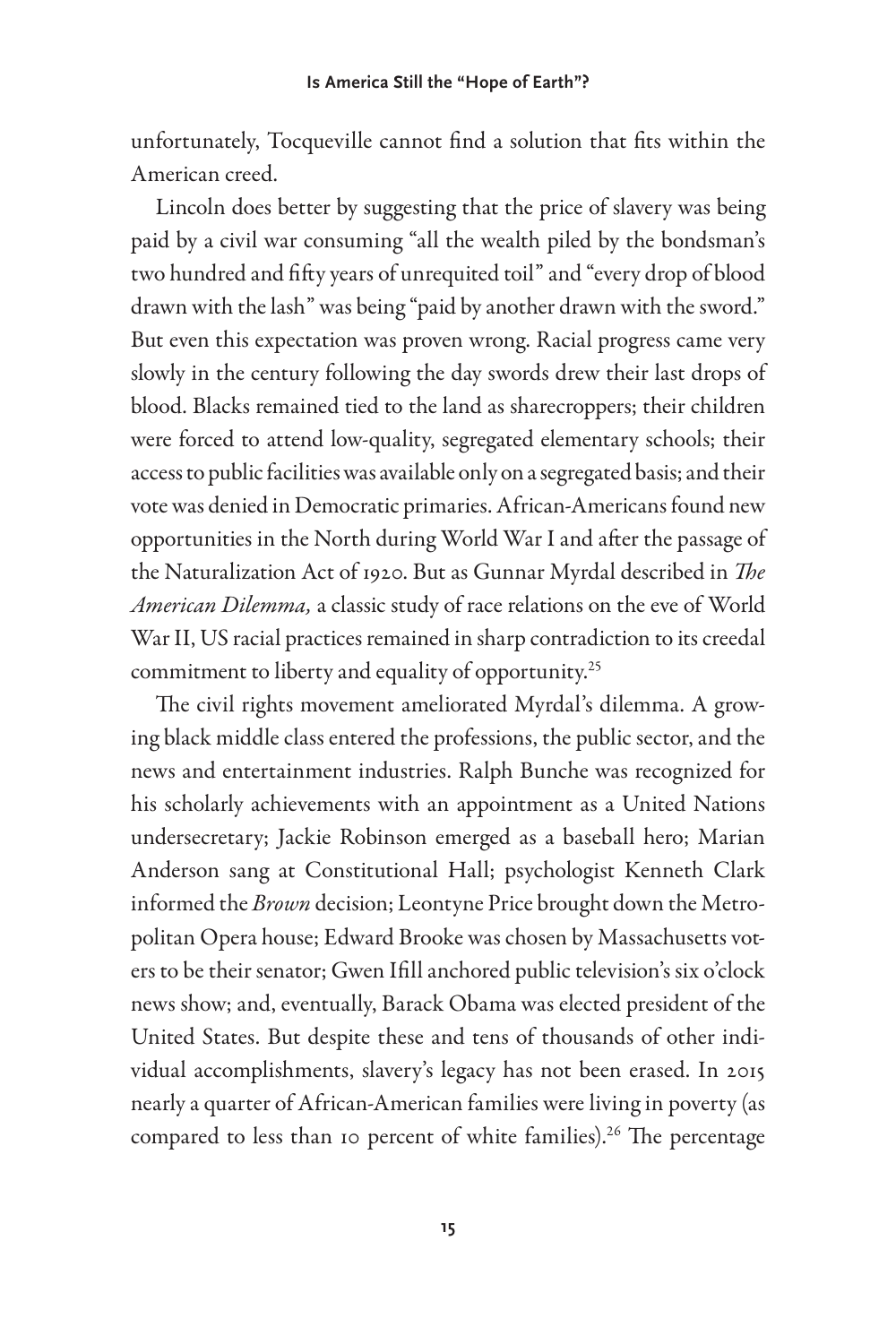of children living with an unmarried mother increased from 20 percent to 50 percent between 1960 and 2013 (as compared to an increase from  $7$  percent to 19 percent among whites over the same time period).<sup>27</sup> The percentage of white twenty-five- to twenty-nine-year-olds attaining bachelor's degrees climbed from 29 percent to 43 percent over the twenty-year period following 1995. The increase for blacks was much less—from 15 percent to 21 percent.<sup>28</sup>

The civil rights revolution reduced prejudice and discrimination for many in the upper echelon of society, but the expansion of the welfare state and the introduction of a wide array of affirmative action policies did not translate into anything close to social or economic equality for a broad spectrum of the black population. Instead of resolving Myrdal's dilemma, they may have had a perverse effect. As black journalist Jason Riley observes, "The intentions behind welfare programs may be noble. But in practice they have slowed the self-development that proved necessary for other groups to advance."29

# **The End of American Exceptionalism?**

Slavery's legacy is not the only concern troubling Americans in the twenty-first century's second decade. A number of the pillars of American exceptionalism seem to be crumbling. The frontier is long gone. Worker wages have stagnated as productivity growth has slowed from 3 percent to 1 percent. The country's schools, which were once the world's leaders, are now producing students who cannot keep pace with their peers abroad.<sup>30</sup> Integrating immigrants into the mainstream of American society becomes more complicated when over 25 percent of the country's 40 million foreign-born residents are unauthorized.<sup>31</sup> Those who control the culture-defining institutions of the societyuniversities, museums, public entertainment, and national news outlets, the new nobility, it might be said—are defining a strict set of beliefs with respect to climate change, affirmative action, and the legitimacy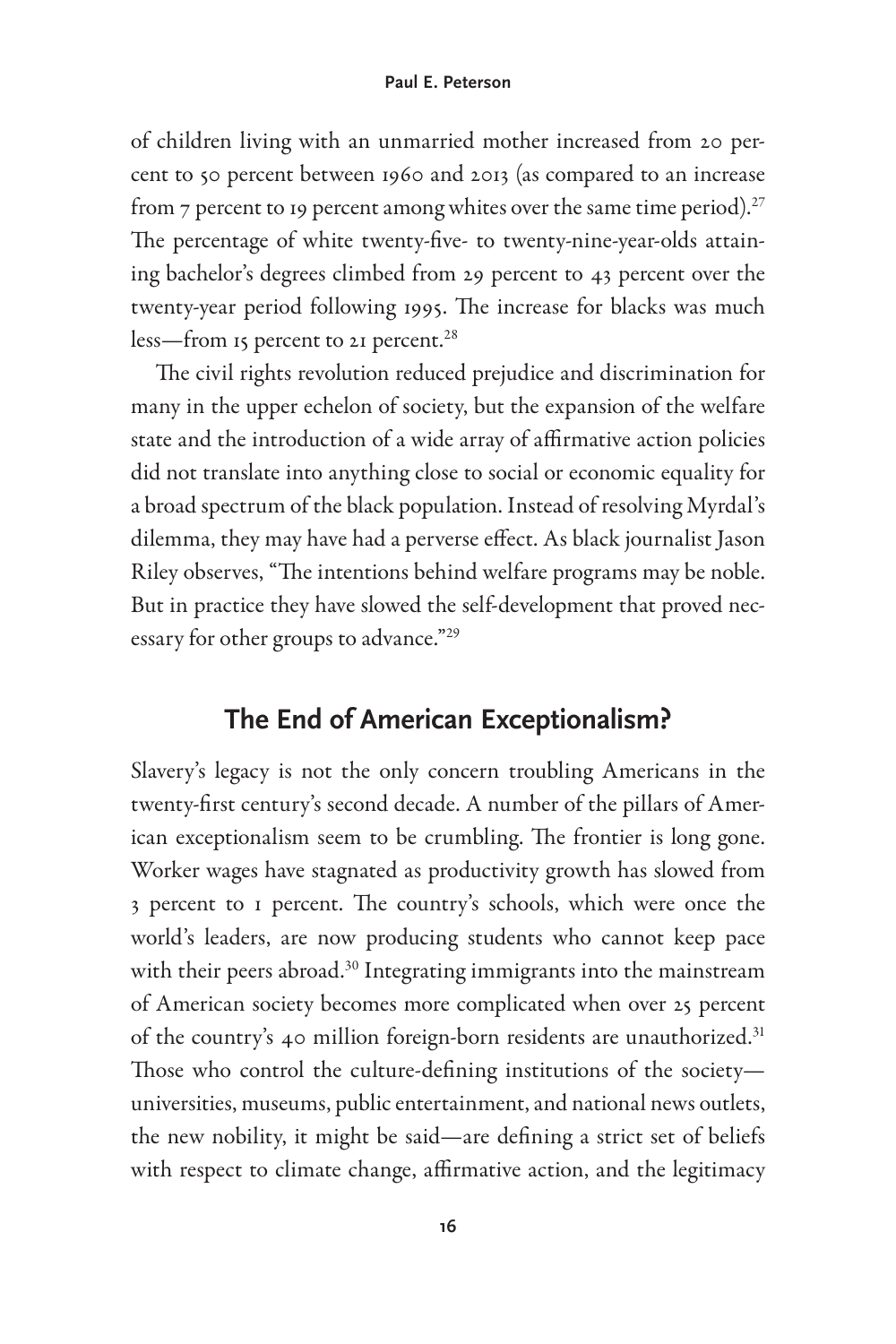of inequalities that they expect the rest of society to accept. When religions are established, the people's liberties are placed at risk.

Citizen participation is high, but its impact has been warped by the vast expansion of political primaries as the method for selecting presidents, governors, senators, and members of the House of Representatives in the aftermath of the violence surrounding the Democratic convention of 1968. Many of these primary contests are low-visibility elections that attract as little as 5 percent to 10 percent of the eligible electorate. Candidates must take positions designed to please the most engaged and extreme partisans. Room for moderation and compromise across party lines has been sharply reduced.

Meanwhile, the US welfare state has expanded so rapidly that it is beginning to resemble those of many European countries. The number of adults receiving disability benefits has doubled from four million in 1995 to just shy of nine million in 2016. Nearly 14 percent of all households were receiving food stamps in 2013, a doubling of the percentage since 2001. Medicaid enrollment also doubled in the twenty-first century, increasing from 34.5 million in 2000 to 54.5 million in 2010 and, with the enactment of the Affordable Care Act in that year, escalating to  $70.5$  million in 2016.<sup>32</sup> The steep growth in these entitlement programs, combined with the rapid growth in Social Security and Medicare costs driven by an aging population, is placing extreme pressure on the national fiscal. The federal debt as a percentage of GDP has more than doubled over the course of the twenty-first century-from about 36 percent in 2000 to roughly 78 percent in 2017, with future growth projected to around 90 percent by 2027.<sup>33</sup>

Most seriously, political power has become increasingly centralized. The executive branch is discovering new tools by which it can take action without securing the cooperation of the legislature. The desire to halt climate change by containing carbon dioxide emissions has unleashed a set of regulatory controls over major parts of the economy. Power continues to shift away from state and local levels of government to the national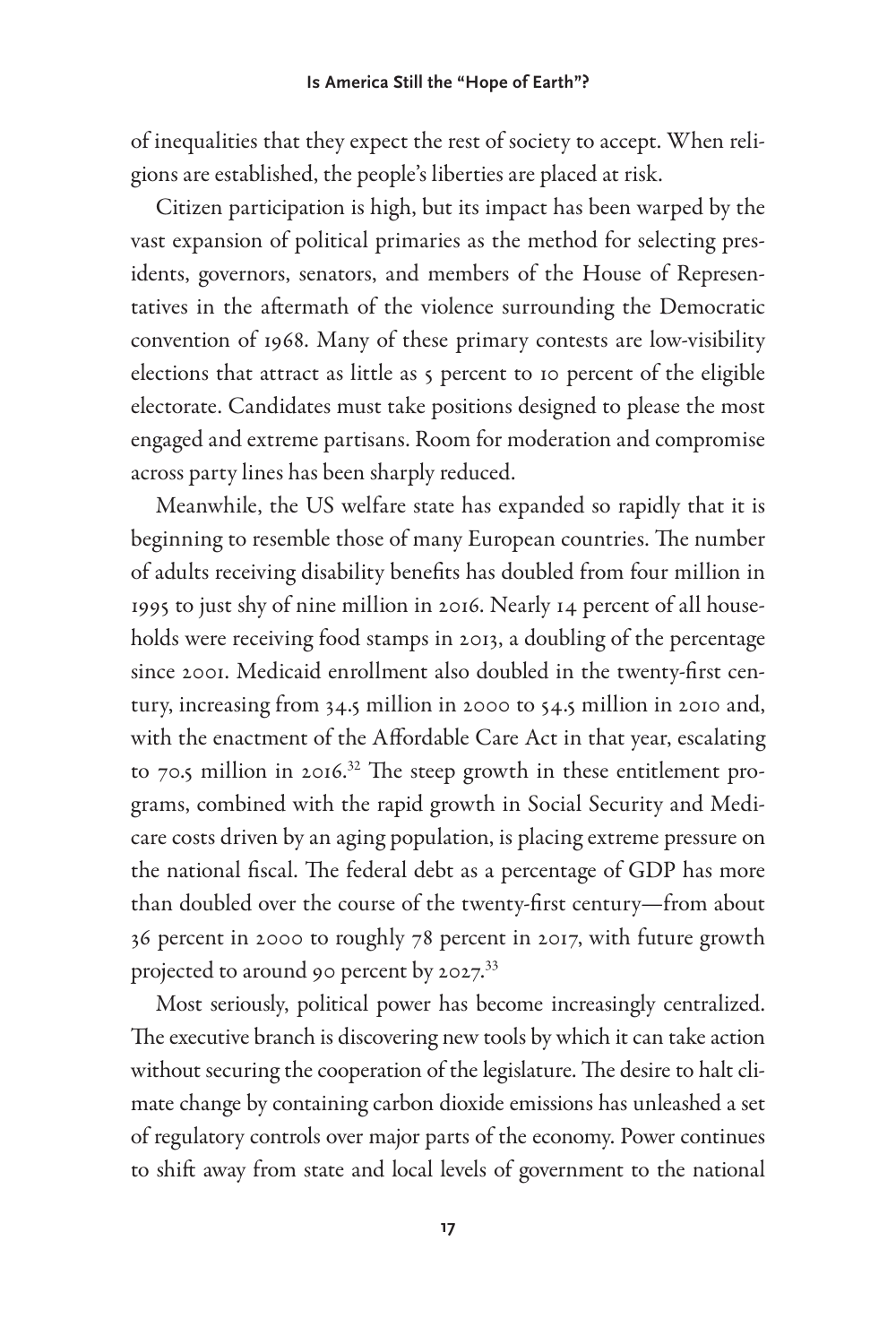government. Most if not all of these developments are driven by committed, public- spirited reformers, the very thing that Tocqueville feared.

Was Tocqueville correct when he said democracies could not endure? When he identified America as exceptional, did he just get the timeline wrong? Americans have enjoyed their freedoms for their first 225 years, but how much longer will the practical, individualistic, "earthward" elements in American political culture endure? Has America been exceptional only in that the urge to reform, to centralize power, to undermine individual autonomy has taken longer to reach full fruition? Or does the idea of a free society still endure? These questions are currently under strenuous debate. The outcome is unclear. No one can say with any certainty whether the changes taking place during the first years of the twenty-first century will be reversed or accelerated during the remaining ones. Our best hope is, as Benjamin Franklin said, that America is still "a republic if we can keep it."

#### **Notes**

1. Jonah Goldberg, "Liberals Believe in Holding America Back," *National Review,* November 10, 2010. Obama made the observation in 2008. In 2016 he seemed to alter that position when he said at the Democratic National Convention, "These values my grandparents taught me—they haven't gone anywhere. They're as strong as ever; still cherished by people of every party, every race, and every faith. They live on in each of us. . . . What makes us American, what makes us patriots, is what's in here [at this convention hall]. That's what matters. That's why we can take the food and music and holidays and styles of other countries, and blend it into something uniquely our own." Ron Fournier, "Obama's New American Exceptionalism," *Atlantic,* July 28, 2016. Still, he said the United States was unique, not that it was exceptional.

2. Vladimir V. Putin, "A Plea for Caution from Russia," *New York Times,* September 11, 2013.

3. Abraham Lincoln, quoted in Eric Bjornlund, *Beyond Free and Fair: Monitoring Elections and Building Democracy* (Washington, DC: Woodrow Wilson Center Press), 20.

4. Abraham Lincoln, *Second Annual Message,* December 1, 1862.

5. Abraham Lincoln, *Gettysberg Address,* November 19, 1863.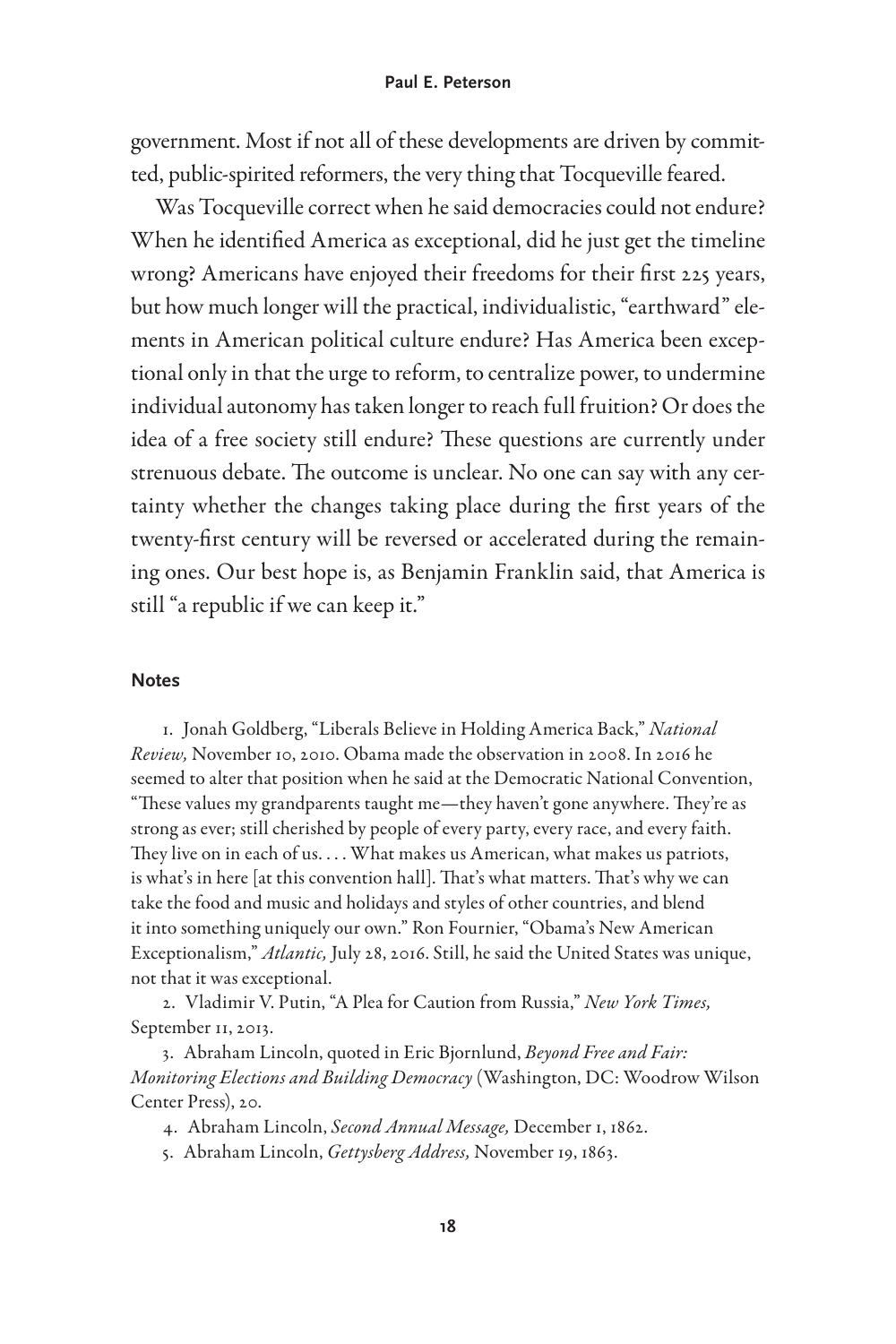#### **Is America Still the "Hope of Earth"?**

6. Proof that Lincoln read Tocqueville is lacking, but these ideas were very much a part of the thinking of Henry Clay, Lincoln's political lodestar.

7. Alexis de Tocqueville, *Democracy in America,* ed. Eduardo Nolla, trans. James T. Schleifer, vol. 2 (Indianapolis: Liberty Fund, 2012).

8. Tocqueville, *Democracy in America,* vol. 2, part 1, 768–69.

9. Ralph Bunche, quoted in Gunnar Myrdal, *An American Dilemma: The Negro Problem and Modern Democracy,* vol. 1, 6th ed. (New Brunswick, NJ: Transaction Publishers, 2009), 4.

10. Louis Hartz, *The Liberal Tradition in America* (1955; repr., New York: Harvest, 1991).

11. Reinhard Bendix argues that the working class was mobilized for radical political action in Europe because it was simultaneously deprived of a legitimate status in both the political and economic spheres of the society. Reinhard Bendix, *Nation- Building and Citizenship: Studies of Our Changing Social Order* (Berkeley, University of California Press, Ltd., 1964). Also see Seymour M. Lipset and Gary W. Marks, *It Didn't Happen Here: Why Socialism Failed in America* (New York: W. W. Norton, 2001).

12. Alberto Alesina, Rafael Di Tella, and Robert MacCulloch, "Inequality and Happiness: Are Europeans and Americans Different?" *Journal of Public Economics* 88 (2004): 2011.

13. Morris Fiorina, Paul E. Peterson, Bertram Johnson, and William G. Mayer, The New American Democracy, 7th ed. (New York: Pearson, 2011), 111.

14. Fiorina et al., *New American Democracy*, 111.

15. Alberto Alesina, Stefanie Stantcheva, and Edoardo Teso, "Intergenerational Mobility and Preferences for Redistribution," *National Bureau of Economic Research*, Working Paper 23027, January 2017, tables 5, 9.

16. Alesina, Di Tella, and MacCulloch, "Inequality and Happiness," 2011.

17. "The wages of labour . . . are much higher in North America than in any part of England. But though North America is not so rich as England, it is much more thriving, and advancing with much greater rapidity to the further acquisition of riches." Adam Smith, *The Wealth of Nations*, Cannon ed. (1776; repr., London: Methuen, 1930), 71–72, quoted in Milton Friedman and Anna J. Schwartz, Monetary Trends in the United States and the United Kingdom: Their *Relation to Income, Prices, and Interest Rates, 1865–1975* (Chicago: University of Chicago Press, 1982), 139.

18. Frederick Jackson Turner, "The Significance of the Frontier in American History," paper read at the meeting of the American Historical Association, Chicago, July 12, 1893.

19. Alexis de Tocqueville, *Journey to America,* ed. J. P. Mayer, trans. George Lawrence (Westport, Conn.: Greenwood Press, 1959), 283.

20. Alexis de Tocqueville, *Democracy in America,* ed. Eduardo Nolla, trans. James T. Schleifer, vol. 2, part 2 (Indianapolis: Liberty Fund, 2012), 896.